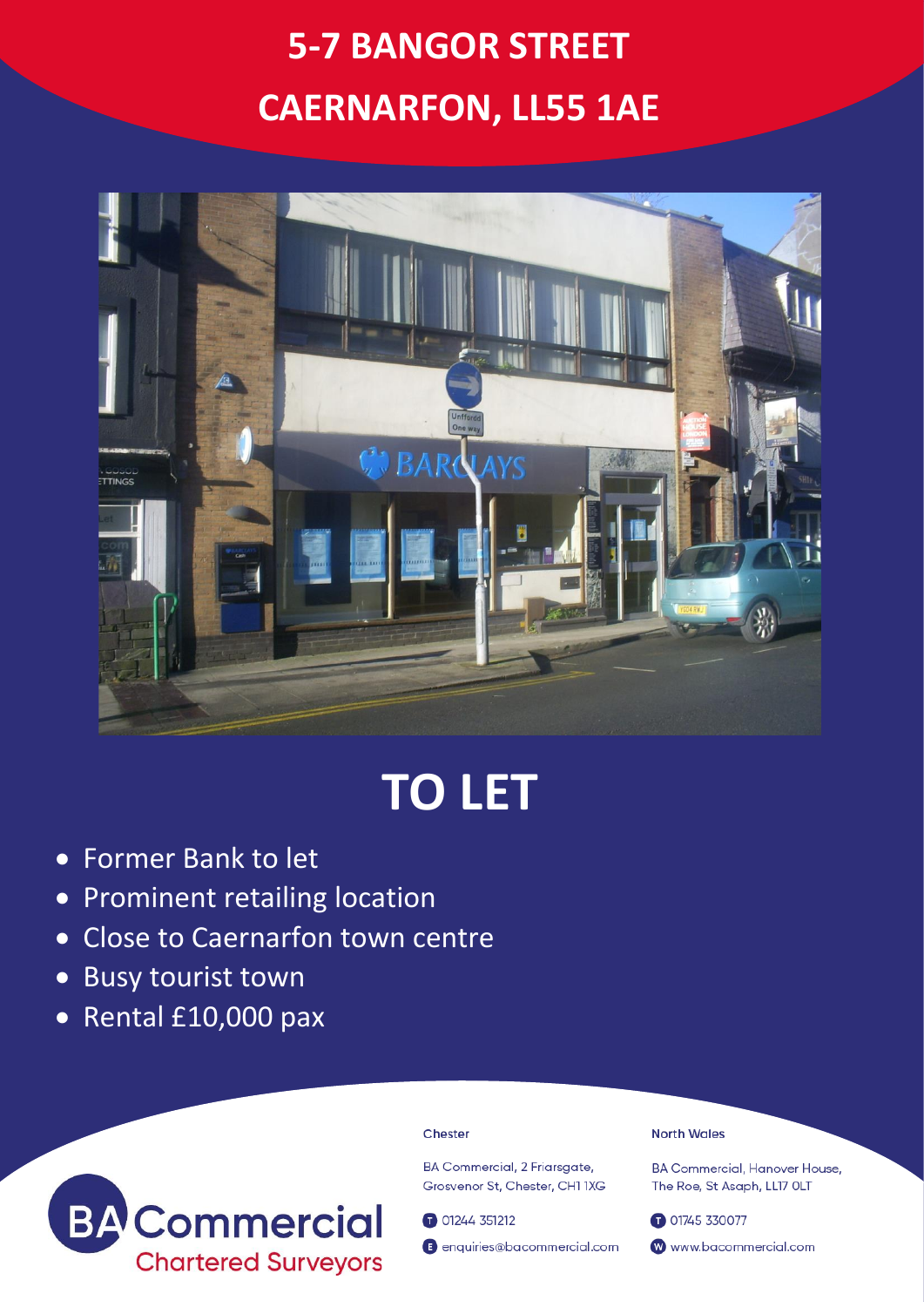## **5-7 BANGOR STREET CAERNARFON, LL55 1AE**

## **LOCATION**

Bangor Street is a good retailing location on the edge of Caernarfon town centre and close to the Castle. There are a number of other occupiers close by including Williams & Goodwin Estates, Iceland and Peacocks.

The property can be more readily identified from the attached plan.

## **DESCRIPTION**

The property comprises a ground floor sales area with a basement storage, safe, staffroom and male/female w/c's.

## **ACCOMMODATION/AREAS**

| <b>UNIT</b>     | <b>SQ M</b> | <b>SQ FT</b> |
|-----------------|-------------|--------------|
| <b>GF Sales</b> | 92.06       | 991          |
| <b>Basement</b> | 46.28       | 498          |
| Storage / staff |             |              |

#### **RENTAL**

£10,000 pax

## **RENT DEPOSIT**

A rent deposit may be requested depending on credit check.

## **LEASE**

The property is avaiable on a new sub-lease outside the security provisions of the Landlord & Tenant Act and to expire by April 2023.

#### **RATES**

The VOA website confirms the property has a Rateable Value of £13,000.

Interested parties are advised to contact the Local Rating Authority, Gwynedd County Council, Business Rates Department

#### **EPC**

The Energy Performance Asset Rating for this property is D-84.

A full copy of the Energy Performance Certificate is available upon request from the agents.

## **VAT**

All prices quoted are exclusive of but will be liable to Value Added Tax.

## **LEGAL COSTS**

Each party is responsible for payment of their own legal costs incurred in documenting this transaction.

#### **AGENTS NOTE**

Under Money Laundering Regulations, we are obliged to verify the identity of a proposed purchaser/tenant once a sale/let has been agreed and prior to instructing solicitors. This is to help combat fraud and money laundering and the requirements are contained in statute. A letter will be sent to the proposed purchaser/tenant once the terms have been agreed.

## **CODE FOR LEASING BUSINESS PREMISES**

The attention of Landlords and prospective Tenants is drawn to the "RICS Code for Leasing Business Premises" which came into effect 1st September 2020. The full RICS Professional Statement is available for viewing on our

## **PLANS/PHOTOGRAPHS**

Any plans or photographs forming part of these particulars were correct at the time of preparation and it is expressly stated that these are for reference, rather than fact.

## **VIEWING**

Strictly by appointment through the sole agents BA Commercial, Chester 01244 351212. Ref: Jan 2022

[Dan.wild@bacommercial.com](mailto:Dan.wild@bacommercial.com) 07701 049826 [Mindy.bishop@bacommercial.com](mailto:Mindy.bishop@bacommercial.com) 07425 820035

## **SUBJECT TO CONTRACT**



#### Chester

BA Commercial, 2 Friarsgate, Grosvenor St, Chester, CH1 1XG

01244 351212

enquiries@bacommercial.com

**North Wales** 

**BA Commercial, Hanover House,** The Roe, St Asaph, LL17 OLT

01745 330077

www.bacommercial.com